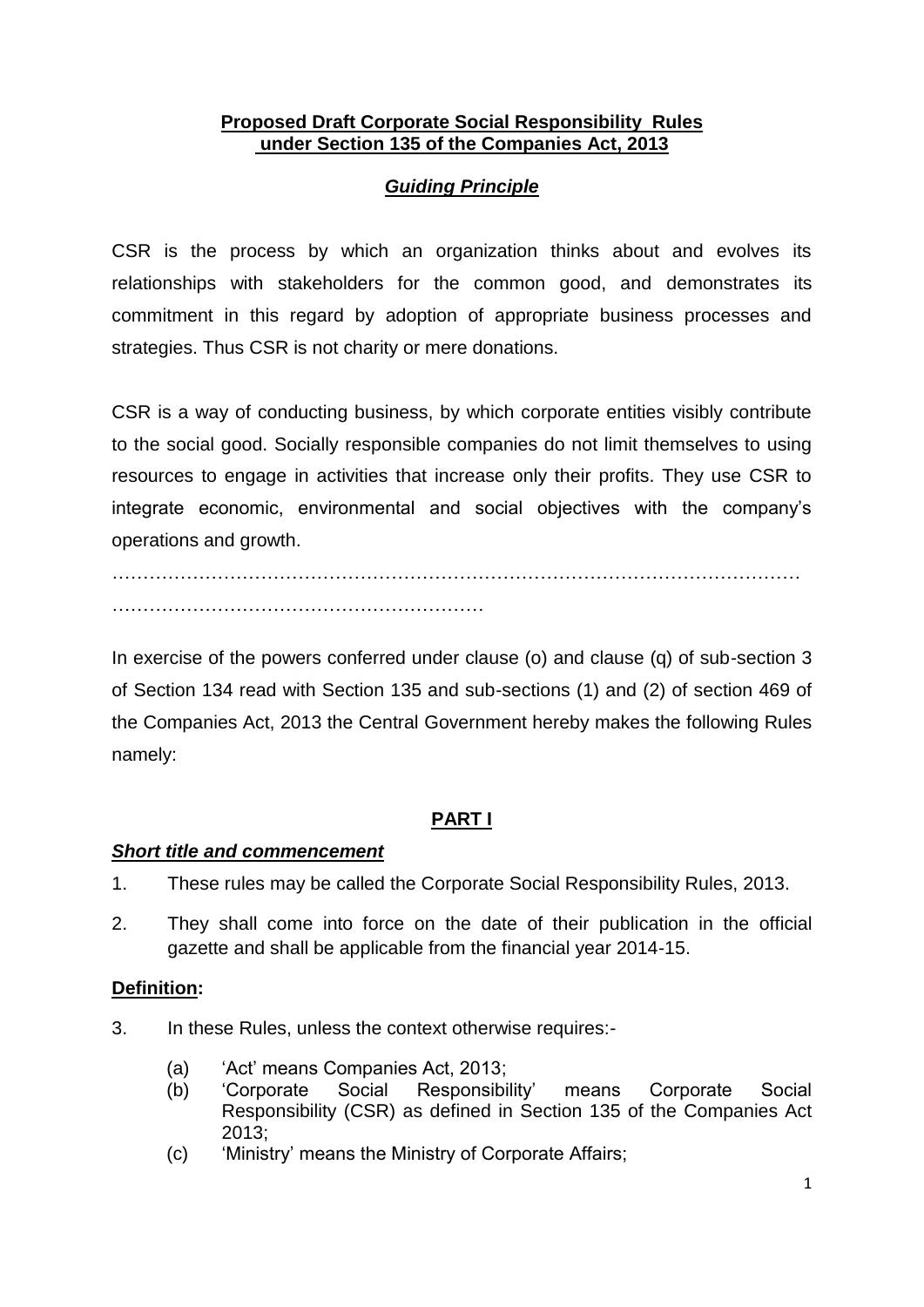- (d) *'Net Profit'* for the section 135 and these rules shall mean, net profit **before** tax as per books of accounts and shall not include profits arising from branches outside India.
- (e) 2% CSR spending would be computed as 2% of the average net profits made by the company during every block of three years. For the purpose of First CSR reporting the Net Profit shall mean average of the annual net profit of the preceding three financial years ending on or before 31 March 2014.
- (f) Reporting will be done on an annual basis commencing from FY 2014- 15.
- (g) Tax treatment of CSR spend will be in accordance with the IT Act as may be notified by CBDT.
- (h) Words and expressions used in these Rules and not defined herein but defined in the Act shall have the meaning respectively assigned to them in the Act.

## **PART II**

#### *Operating Provisions of the Rules*

1. CSR activities may generally be conducted as projects or programmes (either new or ongoing) excluding activities undertaken in pursuance of the normal course of business of a company. The CSR Committee constituted under sec. 135(1), shall prepare the CSR Policy of the company which shall include the following:

a. specify the projects and programmes that are to be undertaken.

b. prepare a list of CSR projects/programmes which a company plans to undertake during the implementation year , specifying modalities of execution in the areas/sectors chosen and implementation schedules for the same.

c. CSR projects/programmes of a company may also focus on integrating business models with social and environmental priorities and processes in order to create shared value.

d. CSR Policy of the company should provide that surplus arising out of the CSR activity will not be part of business profits of a company.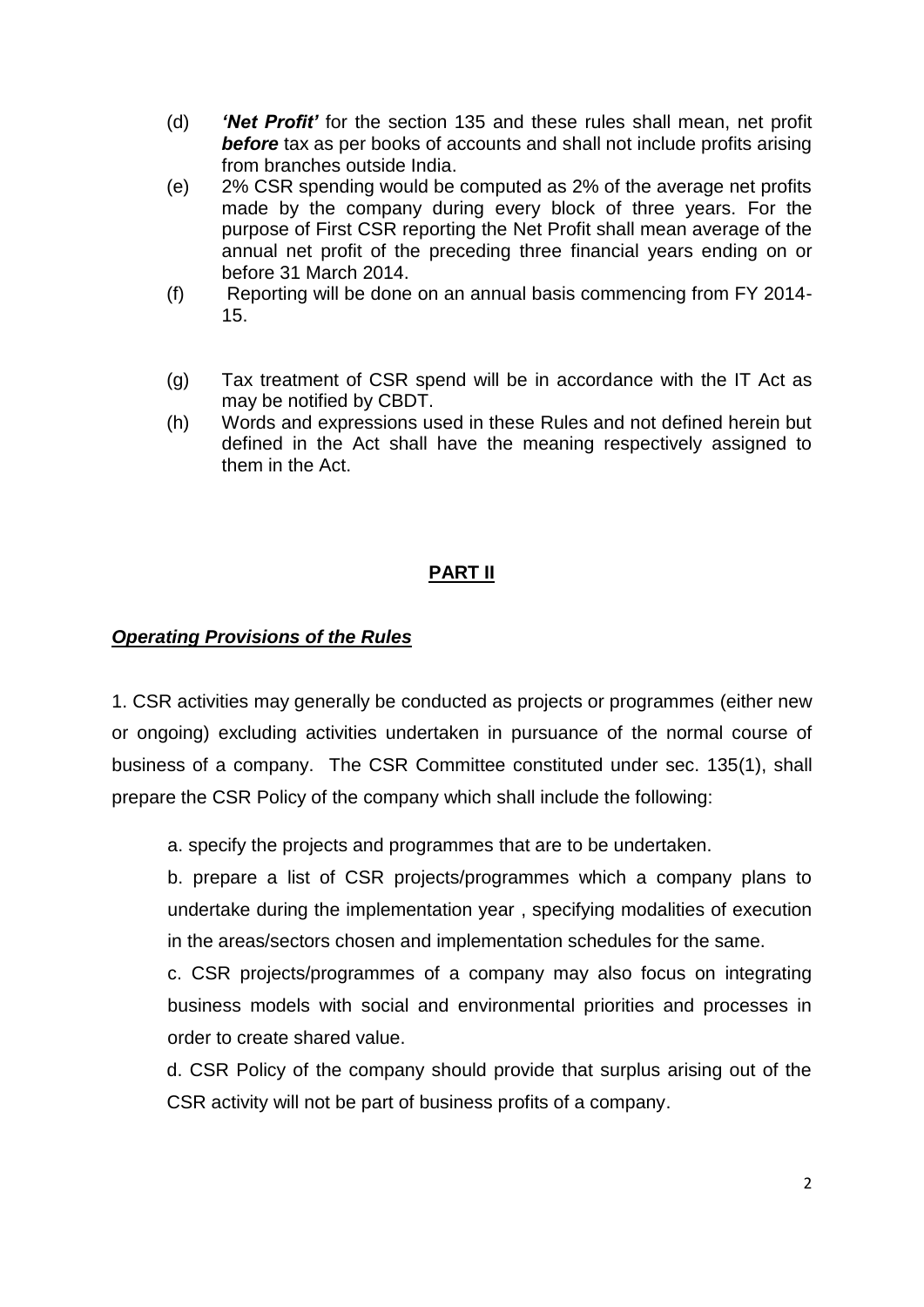e. *CSR Policy would specify that the corpus would include the following: a. 2% of the average net profits, b. any income arising therefrom c. surplus arising out of CSR activities.* 

2. The CSR Committee, shall prepare a transparent monitoring mechanism for ensuring implementation of the projects / programmes / activities proposed to be undertaken by the company.

3. Where a company has set up an organization which is registered as a Trust or Section 8 Company, or Society or Foundation or any other form of entity operating *within India* to facilitate implementation of its CSR activities in accordance with its stated CSR Policy, the following shall apply:

- a. The contributing company would need to specify the projects/programmes to be undertaken by such an organization, for utilizing funds provided by it;
- b. The contributing company shall establish a monitoring mechanism to ensure that the allocation is spent for the intended purpose only;
- 4. A company may also conduct/implement its CSR programmes through Trusts, Societies, or Section 8 companies *operating* in India, which are not set up by the company itself.
- 5. Such spends may be included as part of its prescribed CSR spend only if such organizations have an established track record of at least three years in carrying on activities in related areas.

 6. Companies may collaborate or pool resources with other companies to undertake CSR activities and any expenditure incurred on such collaborative efforts would qualify for computing the CSR spending.

 7. Only such CSR activities will be taken into consideration as are undertaken within India.

 8. Only activities which are not exclusively for the benefit of employees of the company or their family members shall be considered as CSR activity.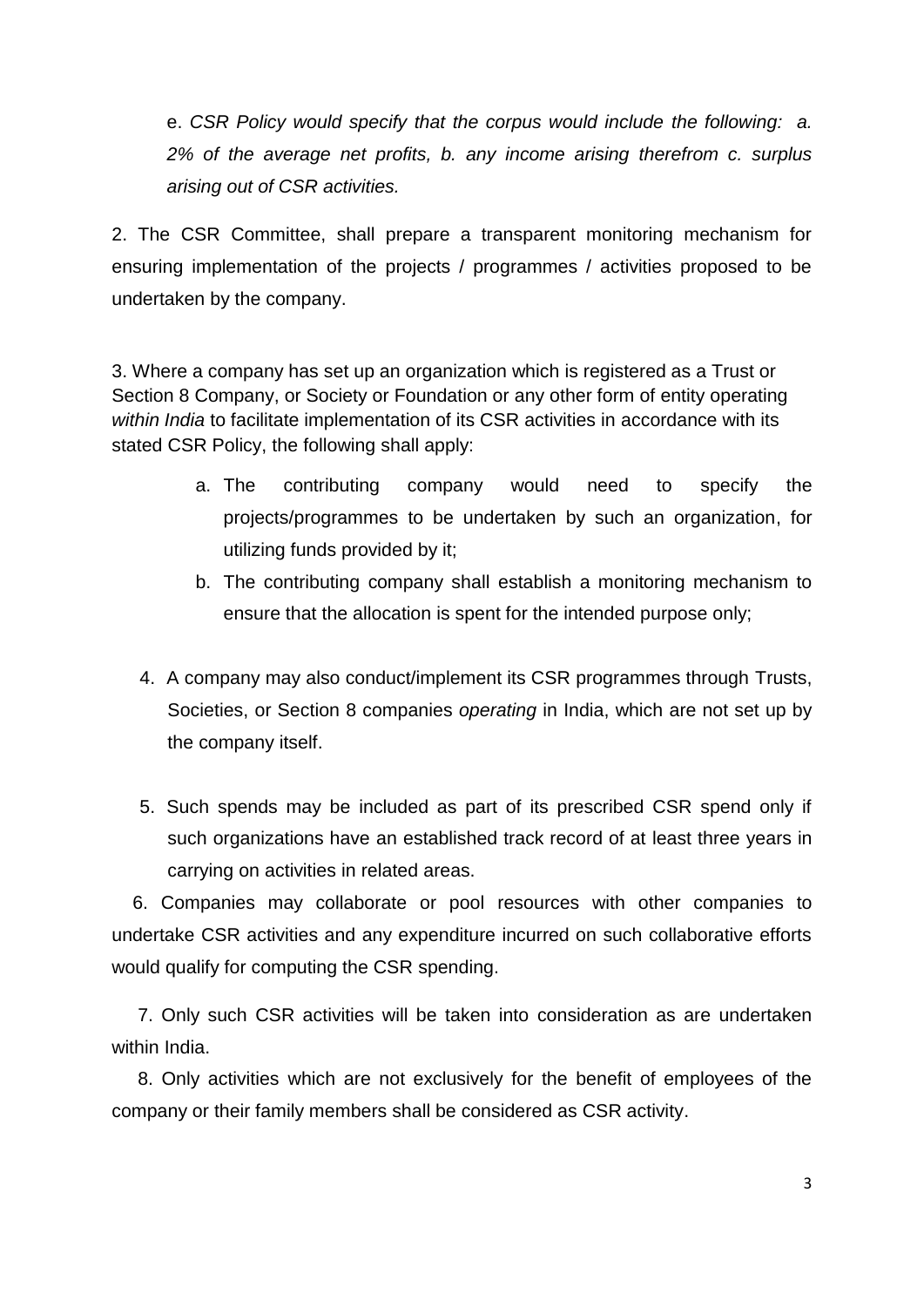9. All companies falling under the provision of Section 135 (1) of the Act shall report, in the prescribed format, the details of their CSR initiatives in the Directors' Report and in the company's website.

## **Annexure - 1**

# **FORMAT FOR THE ANNUAL REPORT ON CSR INITIATIVES TO BE INCLUDED IN THE BOARD REPORT BY QUALIFYING COMPANIES**

- 1. Provide a brief outline of the company's CSR policy including the statement of intent reflecting the ethos of the company, broad areas of CSR interest and an overview of activities proposed to be undertaken.
- 2. Indicate the web-link to the CSR Policy. The Policy should include the full list of projects/activities/programmes proposed to be undertaken by the company.
- 3. The composition of the CSR Committee.
- 4. Average Net Profit of the company for last 3 financial years
- 5. Threshold Limit-(2% of this amount as in 4 above)
- 6. Details of CSR activities/projects undertaken during the year: a. total amount to be spent for the year: b. amount carried forward from earlier years: c. amount spent during the year as below: d. amount carried forward for the year.

| 1.  | 2.                           | 3.           | 4.            | 5.      | 6.            | 7.         | 8.          |
|-----|------------------------------|--------------|---------------|---------|---------------|------------|-------------|
| Sr  | <b>CSR</b>                   | Sector       | Projects/Prog | Amount  | <b>Amount</b> | Cumulati   | Amount      |
| No. | project/a                    | <b>in</b>    | rammes        | outlay  | spent         | ve         | spent:      |
|     | ctivity                      | which<br>the | 1.Local       | (budget | on the        | spend      | Direct/thro |
|     | identified<br>Projec<br>t is |              | area/others-  |         | project/      | upto to    | ugh         |
|     |                              |              | project/      | progra  | the           | implementi |             |
|     |                              | covere       |               |         |               |            |             |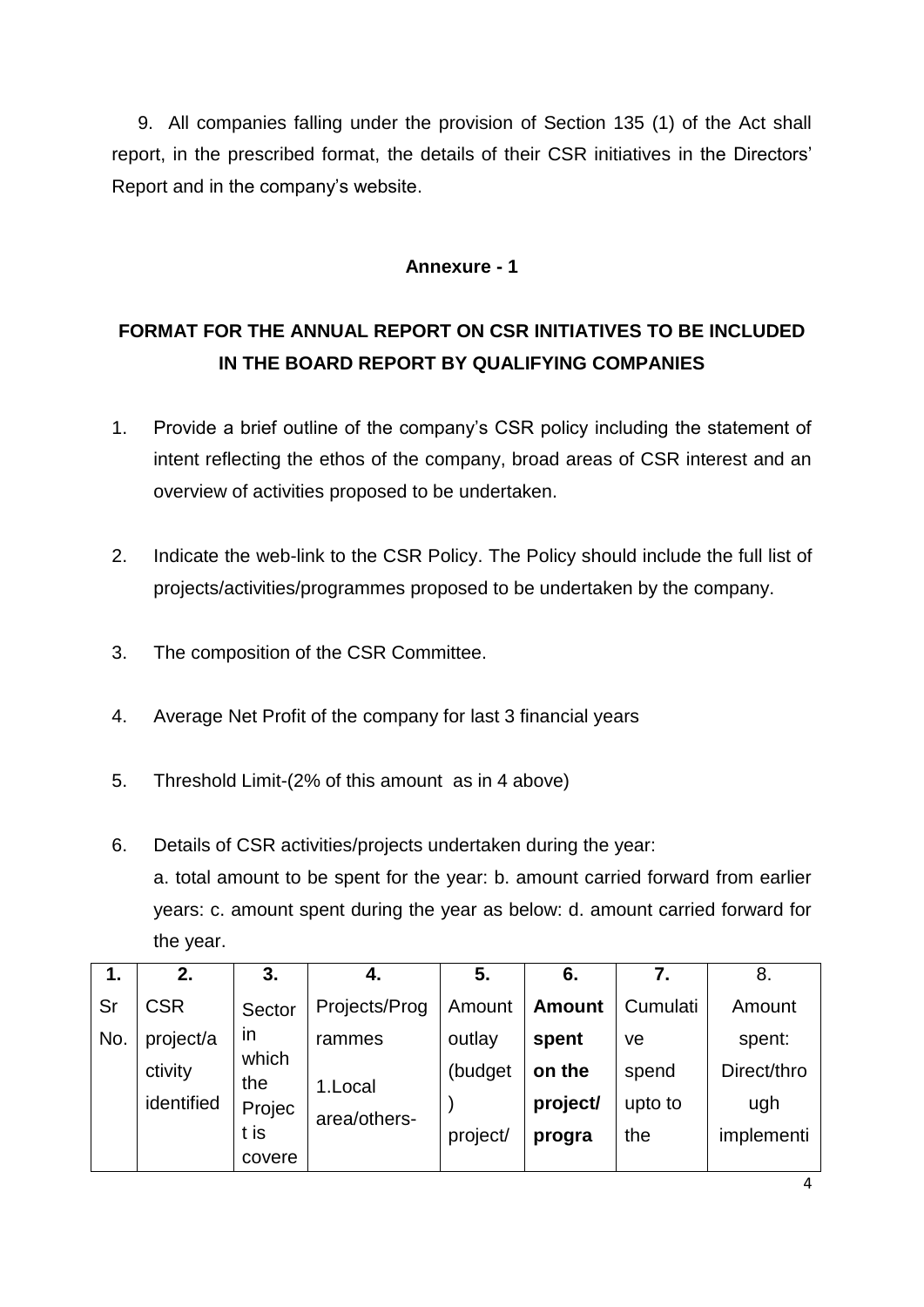|    |              | d | 2.specify the                                                                           | progra | mme                                                                       | reporting | ng agency* |
|----|--------------|---|-----------------------------------------------------------------------------------------|--------|---------------------------------------------------------------------------|-----------|------------|
|    |              |   | state /district                                                                         | mme    | Subhead                                                                   | period.   |            |
|    |              |   | (Name of the<br>District/s,<br>State/s where<br>project/progra<br>mme was<br>undertaken | wise   | $S_{-}$<br>1.Direct<br>expendit<br>ure on<br>project,<br>2.Overh<br>eads: |           |            |
| 1. |              |   |                                                                                         |        |                                                                           |           |            |
| 2. |              |   |                                                                                         |        |                                                                           |           |            |
| 3. |              |   |                                                                                         |        |                                                                           |           |            |
|    | <b>TOTAL</b> |   |                                                                                         |        |                                                                           |           |            |

*\*Give details of implementing Agency:*

- 7. In case the company has failed to spend the 2% of the Average Net Profit (INR) of the last 3 financial years, please provide the reasons for not spending the amount
- 8. A Responsibility statement, of the CSR Committee, that the CSR policy implementation and monitoring thereof is, in letter and spirit, in compliance with CSR objectives.

**Signed**

…………………………………………..

(CEO/Managing Director/Director)

……………………………………………